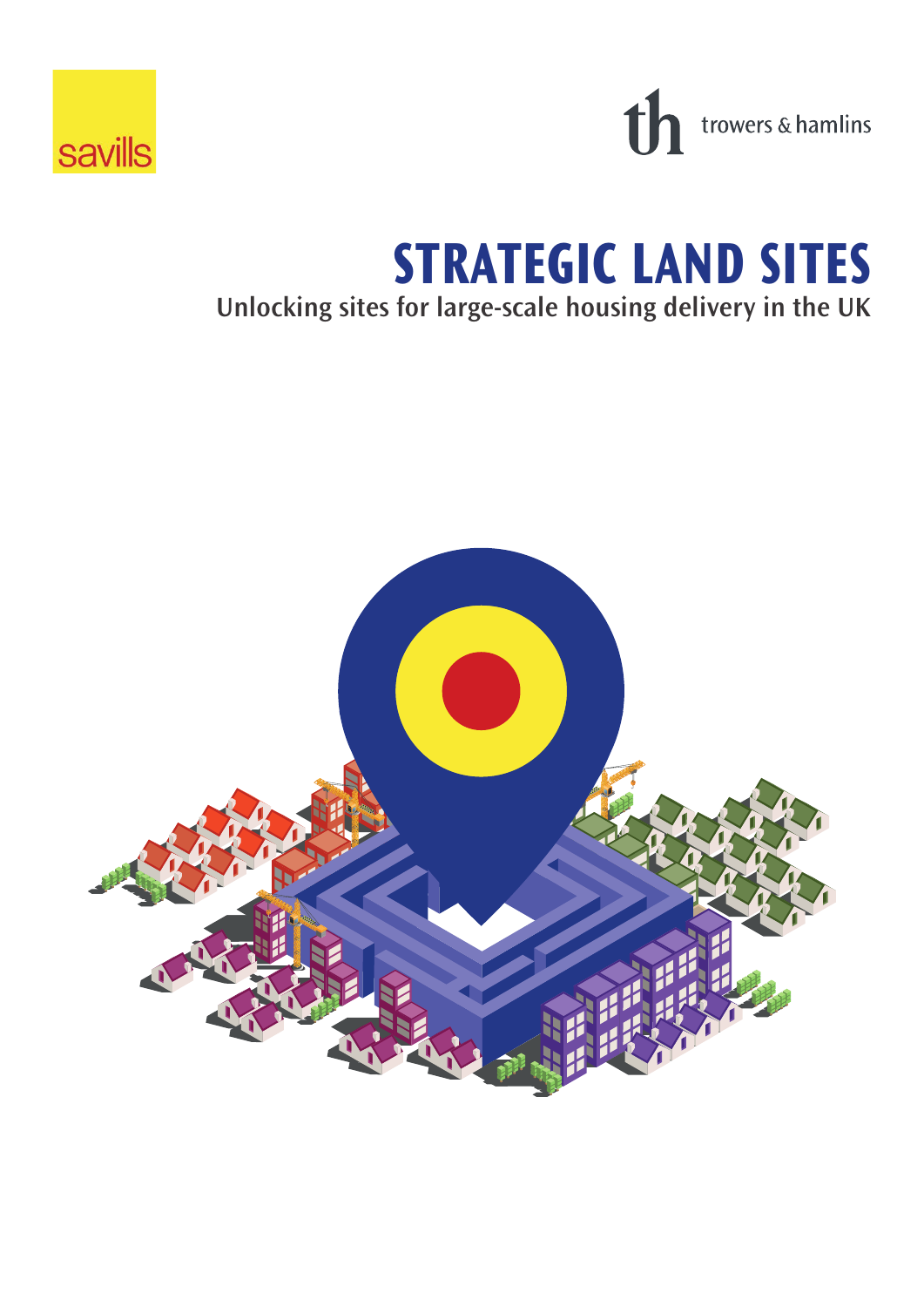# **Contents**

- 1 Foreword
- 2 Roundtable event
- 4 Long-term, strategic vision
- 5 Collaboration
- 6 Skills and resources
- 7 Scale and market absorption
- 8 Incentivising housing delivery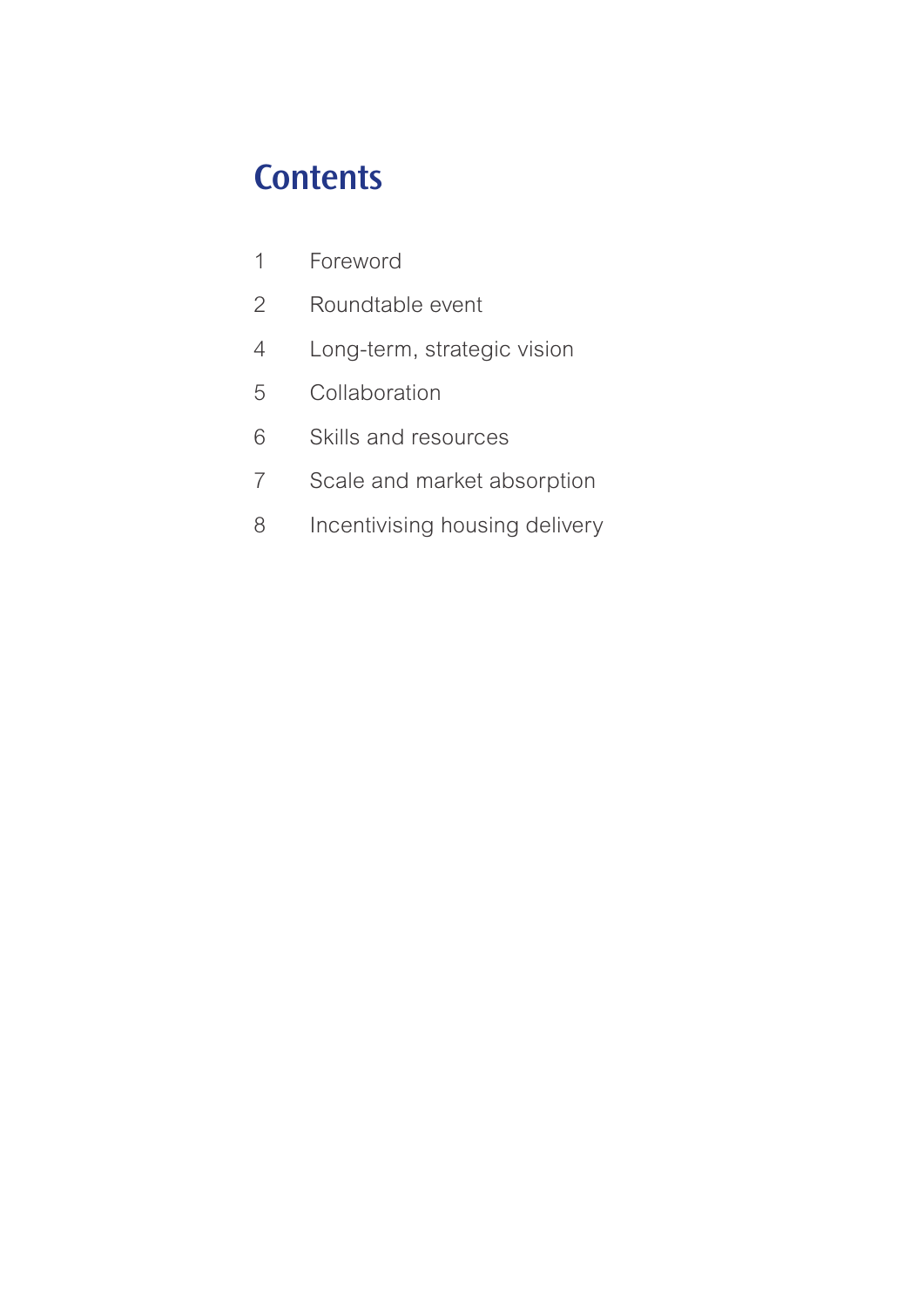#### **Foreword**

Housing in the UK has rarely sustained such a high profile on the political and social agenda. This is true despite the fact that we are in the midst of a unique period of political instability with hugely significant issues for our country competing for political attention. The government's commitment to getting the right homes built in the right places in order to fix the broken housing market, is well documented. The Social Housing Green Paper and Homes England strategic plan 2018 to 2023 are examples of this.

We all know that the pace of construction of new homes must increase in order to meet the demands of growing communities and the government's challenge to the sector to build 300,000 additional homes each year. From the kitchen tables of existing households, to the chambers of the planning committees, to the board rooms of PLCs, there needs to be a positive attitude towards the building of new homes.

This is easier said than done, partly because this issue is rife for debate. What do we mean by building the "right homes" in the "right places" for example? And if we are going to build "as soon as possible" then there are plenty of challenges to be navigated in that time. These include the complexities of engaging with political influences and detailed legal processes. This is all set in the context of our public services being constrained by recent "austerity measures" and forces affecting commercial entities with responsibilities to deliver positive outcomes, not just for local communities, but also for the various stakeholders of the City.

Many focus on the importance of brownfield land, observing that existing sites of this nature have capacity for 1 million new homes, according to some assessments. Despite this, it is abundantly clear that additional land will need to be "unlocked" for new development. The strategic land sector works with local planning authorities to identify and release such land for new projects and the importance of this work in the context of the housing crisis cannot be overstated.

For our Spring 2019 strategic land roundtable discussion, we invited a group of industry leaders to debate these challenges and opportunities and to create new alliances to make sure these development sites can get off the ground.

This report summarises the key themes of that discussion.



Simon Robinson Partner, Real Estate Trowers & Hamlins srobinson@trowers.com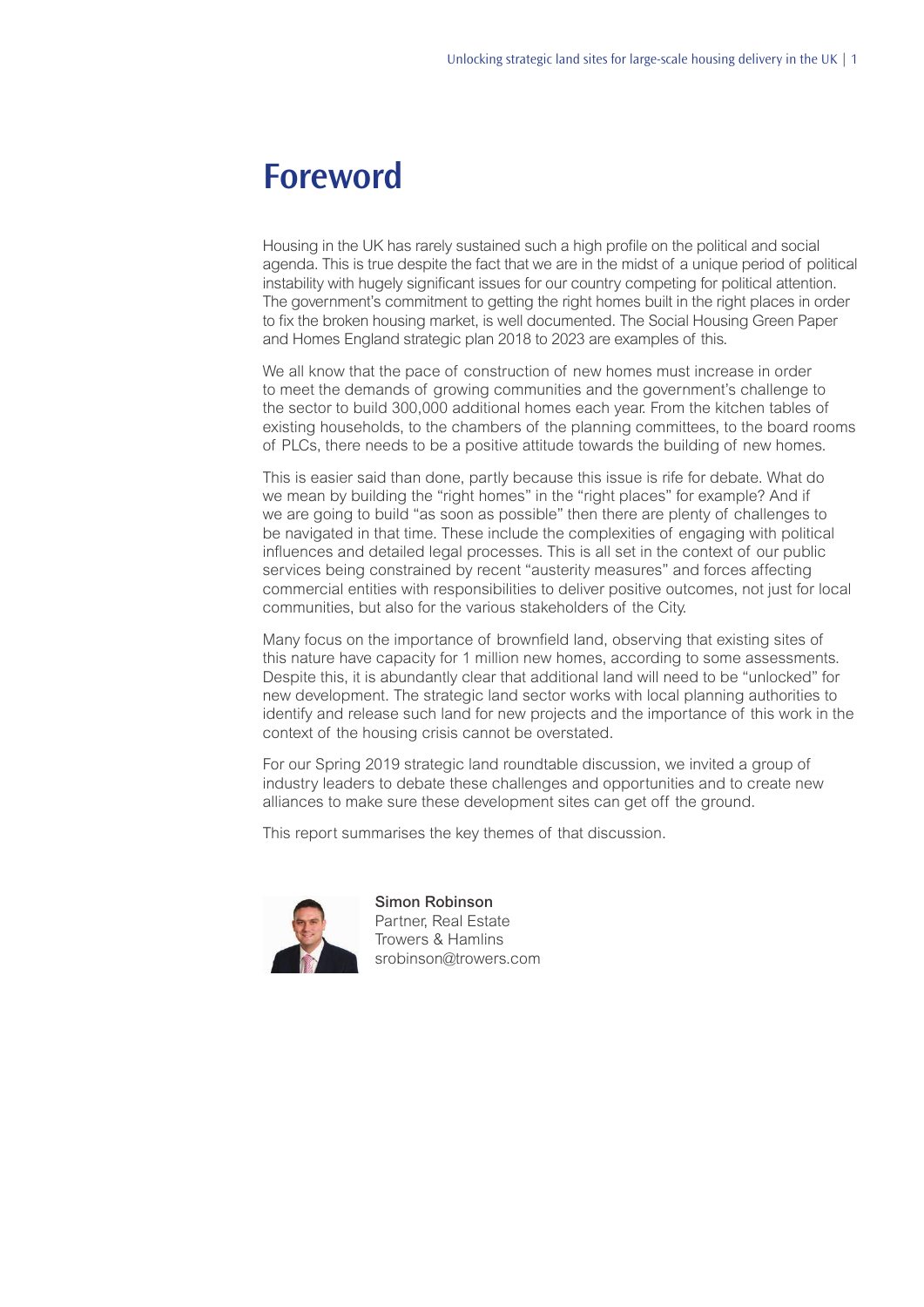# **Roundtable event**

#### Attendees

|                                                     | <b>Trowers &amp; Hamlins</b> Simon Robinson – Partner (Host)                   |
|-----------------------------------------------------|--------------------------------------------------------------------------------|
|                                                     | <b>Savills</b> Peter Gough – Associate Director (Host)                         |
|                                                     |                                                                                |
| <b>Trowers &amp; Hamlins</b> Julian Keith – Partner |                                                                                |
|                                                     | Chris Plumley – Partner                                                        |
|                                                     | <b>Barratt Developments</b> Samuel Stafford – Regional Strategic Land Director |
|                                                     | <b>Catesby Property Group</b> Myron Osborne – Land & Development Director      |
|                                                     | <b>CWC Group</b> Robert Hepwood – Land and Planning Director                   |
|                                                     | <b>Gladman Developments</b> Diana Richardson – Planning Director               |
|                                                     | <b>Homes England</b> Ken Glendinning – Head of Strategic Land                  |
|                                                     | <b>Linden Homes</b> Andrew Tildesley - Strategic Land Director                 |
|                                                     | <b>Lioncourt Strategic</b> Andy Faizey - Strategic Land Director               |
|                                                     | <b>Persimmon Homes</b> Kate Tait - Strategic Planning Director                 |
|                                                     | <b>Richborough Estates</b> Paul Campbell – Managing Director                   |
|                                                     | <b>Savills</b> Andrew Galloway - Director                                      |
|                                                     | West Midlands Combined Authority Tim Davies - Senior Development Manager       |
|                                                     |                                                                                |

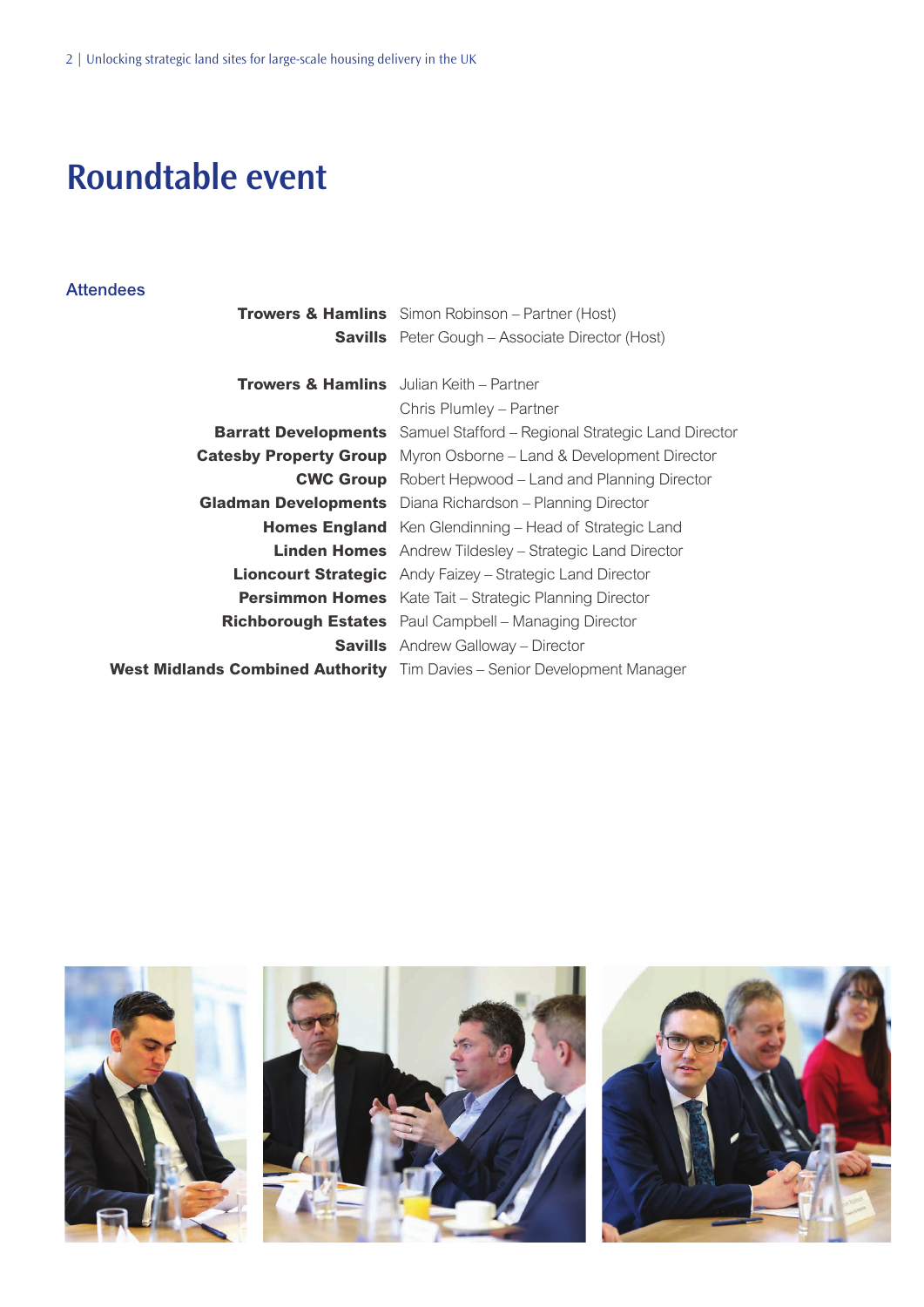













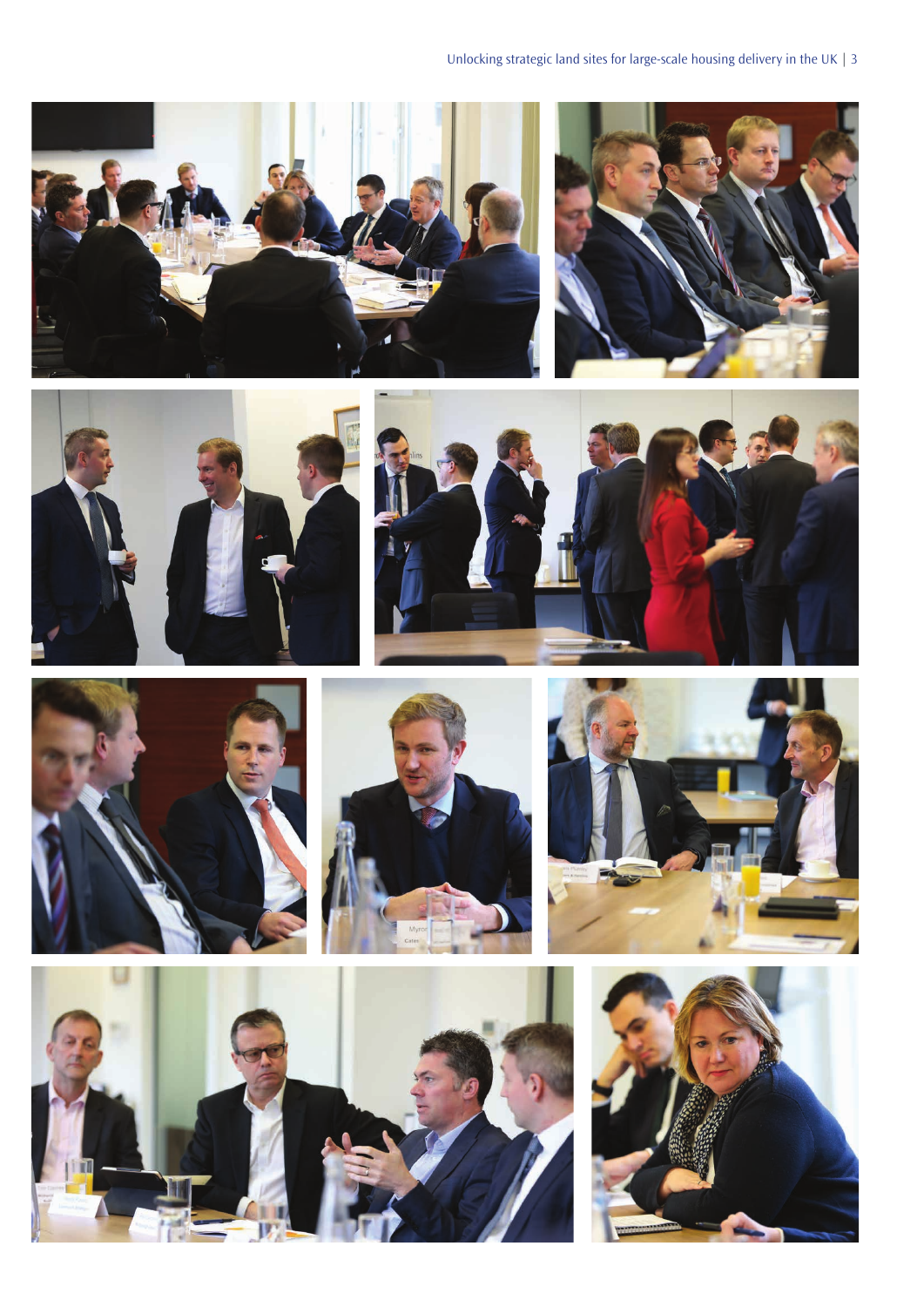# **Long-term strategic vision**

National leadership with a clearly articulated strategic vision is essential for creating a wider positive attitude towards the building of new homes. The government's ambition to increase levels of housebuilding by 300,000 new homes each year, is certainly a step in the right direction.

Making sure homes are built in the right places, where people want to live, and where they can flourish, supported by accessible services and opportunities, needs to be at the heart of the vision. It is essential that local needs are met and addressed through local area planning and this has been set out by the revised National Planning Policy Framework (NPPF). There has been a shift in the role of local authorities with an emphasis on placeshaping and how housing delivery can link directly back to the local area strategy. This provides opportunities via improving schools, training, employment, transport connections and recreational spaces which impact housing delivery directly and indirectly. This focus maintains the long-term vision of housing supply with the wider impact of regeneration at the forefront.

Involving all aspects of our communities in the creation of a strategic vision is essential in creating a positive development culture, with all parties working together to build the homes that are needed. This allows community stakeholders to voice their own ideas and aspirations about the places that are precious to them, balancing attachment to and understanding of the past, with the need to adapt to meet the challenges of the future. This creates a collaborative place-shaping approach which links the theory of strategy to the practicalities of implementation.

Larger scale projects naturally tend to be long term initiatives taking 5, 10 even 15 years or more to deliver. These will be out of sync with local electoral cycles. Whilst there is instability in the political landscape, having a long-term vision creates a common direction resilient to changes in personnel and political perspective. This can provide certainty to deliver the homes we need.

*"Putting together these regionally significant projects is like playing chess. It requires commitment to considered and patient work. There is an awful lot of good that is done by the public sector in focussing on the long game"*

Tim Davies, West Midlands Combined Authority

*"The best way to achieve the government's ambition is for the right sites to come forward in the right locations so we deliver the homes where they are needed. If there is a particular barrier to this at a location identified in this way, then the mandate of Homes England is to support the parties in overcoming those challenges"*

Ken Glendinning, Homes England



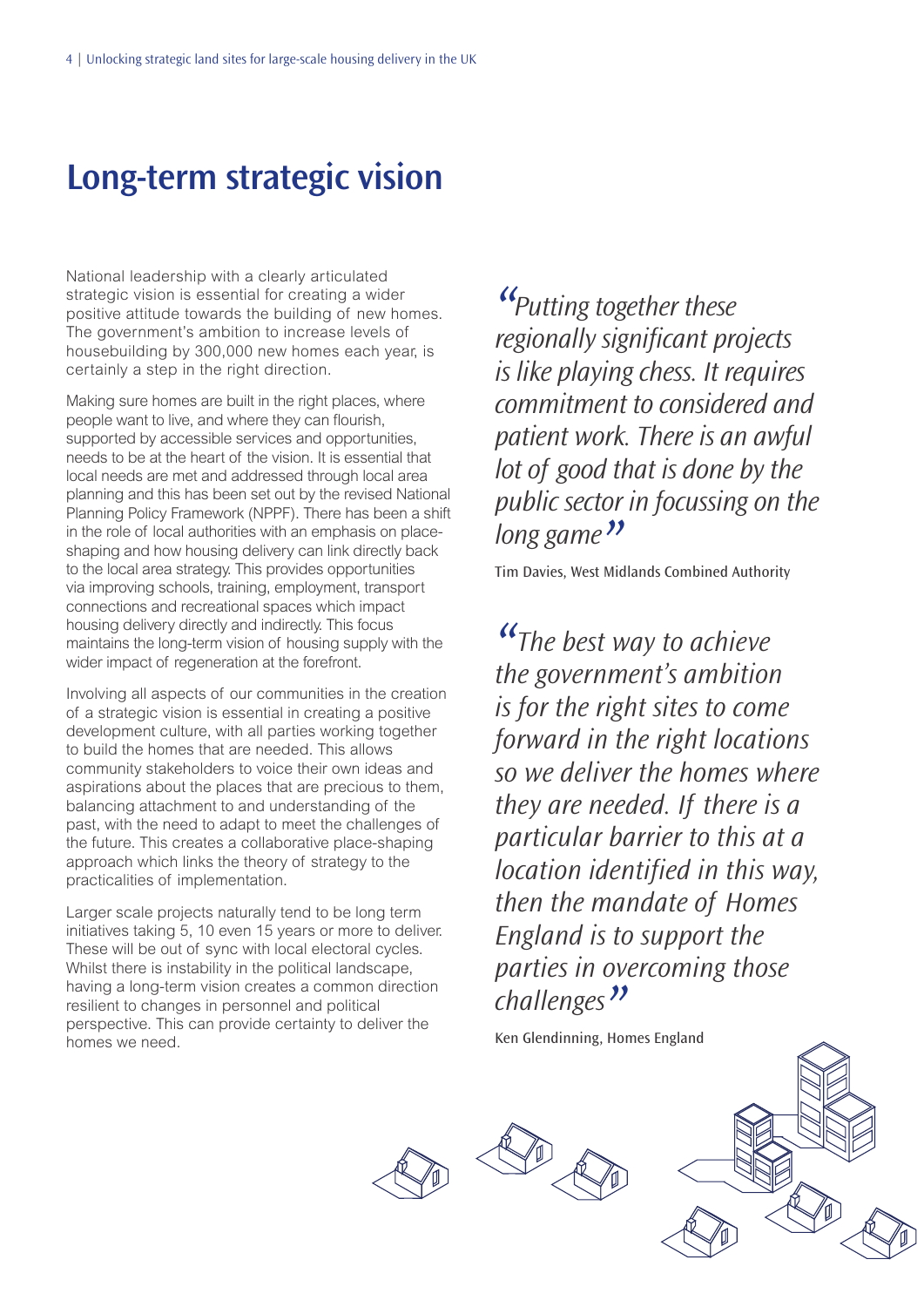## **Collaboration**

There is agreement that both diversity in market participation and collaboration between participants is needed in order to fulfil the target set by the government. This is not just an issue for the private or public sector to address in isolation. It will require more joint ventures between the private and public sectors to share skills and knowledge in housing delivery and work together to tackle the housing crisis.

As part of Homes England's evolving role, the agency is now more active in the housing market, intervening to accelerate delivery and create new commercial partnerships within the sector. New opportunities for collaboration are being created and encouraged with potential partnerships between traditional housebuilders or land promoters and new participants.

The desire of strategic thinking local authorities is to create places which are both sustainable and desirable. New approaches, including affordable housing providers taking a lead promoting sites, are becoming more normal.

To support these authorities, a variety of collaborative approaches are being deployed, including direct acquisition and/or promotion, joint ventures, funding solutions and co-ordination with other governmental departments to bring public sector land bank into residential use.

*"Looking at long term historic averages and typical housing market trends, the target of 300,000 new homes a year is only realistic if the public sector can make a seriously significant contribution to that figure, rather than relying just on the "market" to deliver."*

Andrew Tildesley, Linden Homes

*"We have a very strong place based design agenda and we want to be working with partners who are serious and convinced that they can deliver that ambition."*

Ken Glendinning, Homes England

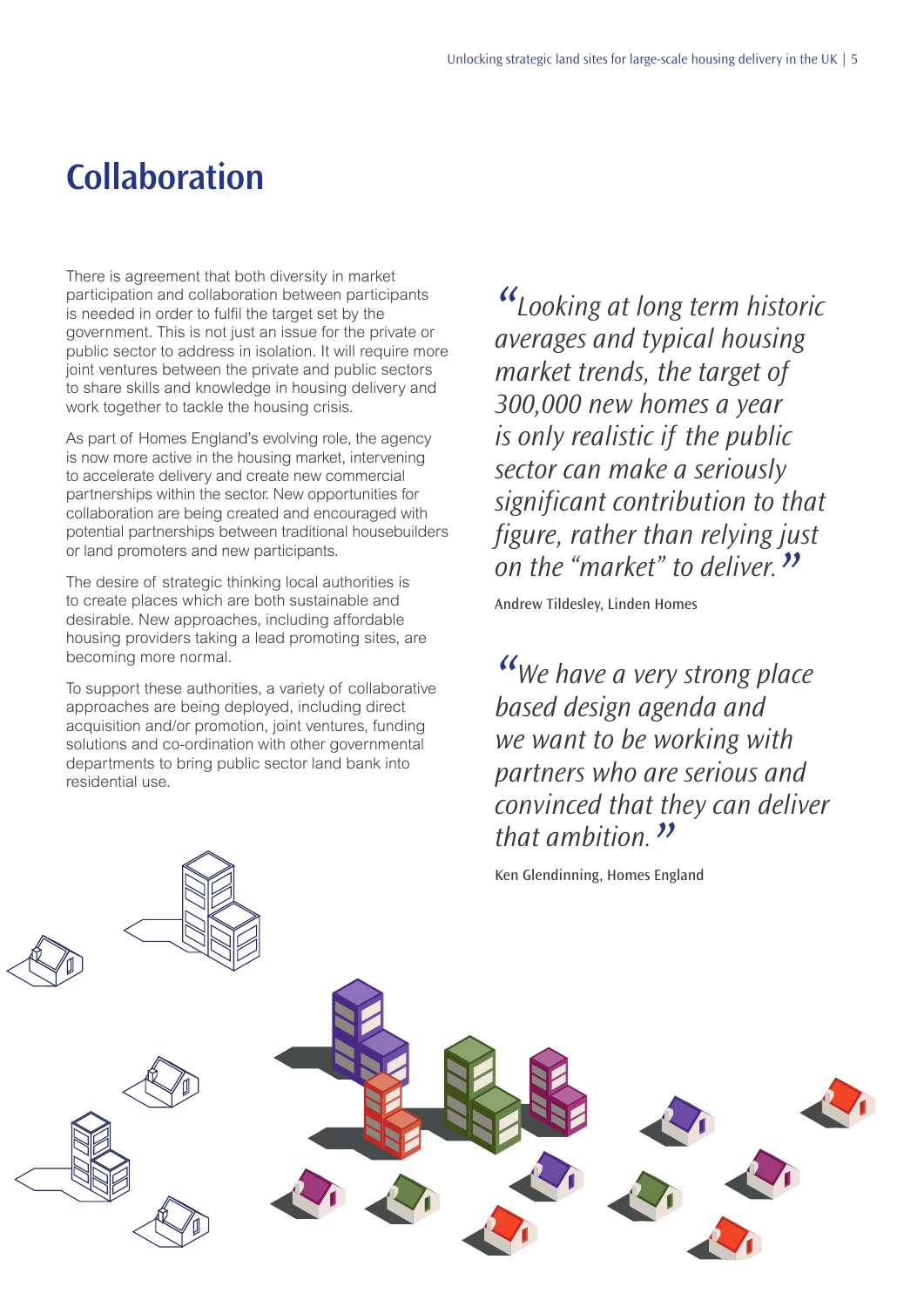#### **Skills, resources and positive attitude**

It is vital the sector deploys the right skills and resources in the right places in order to get development sites off the ground. Is the resource available for the industry, including planners, engineers, technical expertise to deliver the required supply on a long term and sustainable basis? This is not just an issue for the development phase of site delivery, but also, or perhaps particularly an issue with converting potential development sites into consented sites.

It is evident that planning departments are under immense pressure due to budget constraints. The Cities Outlook 2019 by Centre for Cities highlights that planning functions are particularly vulnerable to cuts (or being overlooked for much needed investment) as they are not within a protected species of services that local authorities are bound to deliver due to statutory obligations. This leads to lack of capacity, missed deadlines and unnecessary appeals delaying potential consents and driving up the cost of obtaining consents to those seeking to develop (whether private or public sector developers).

Another particular challenge in the industry is a potential cultural disconnect between the private and public sectors, which becomes more apparent with the growing collaboration between the two. This fusion, however, could ultimately be positive going forward as a potentially adversarial environment becomes more cooperative thanks to repeated collaboration.

One recommendation is formal training of sector professionals which offers students exposure to both public and private sector elements of the industry. This would equip students with opportunities to further develop their practical skills and cultural sensitivity so as to avoid individuals adopting stereotypically partisan "public sector" verses "developer" mind-sets. As an example Homes England is driving its graduate programme to bring in more skills and offer training. By doing so they are changing perceptions about the role of the public sector.

Training at an earlier stage to overcome barriers and attitudes between the private and public sector will start to develop a greater culture of collaboration and consequently help with housing delivery.

*"We've had a number of positive experiences working alongside Homes England on challenging sites, where Homes England were able to provide professional support to resource strained planning authorities."*

Robert Hepwood, CWC Group

*"A problem for delivery of ambitious development targets is a culture that development is generally negative and that developers should be viewed with suspicion. This means that we are going against the grain when seeking planning consents. There needs to be a starting point in education for those joining our sector that development is positive, delivering social benefits that society desperately needs."*

Kate Tait, Persimmon Homes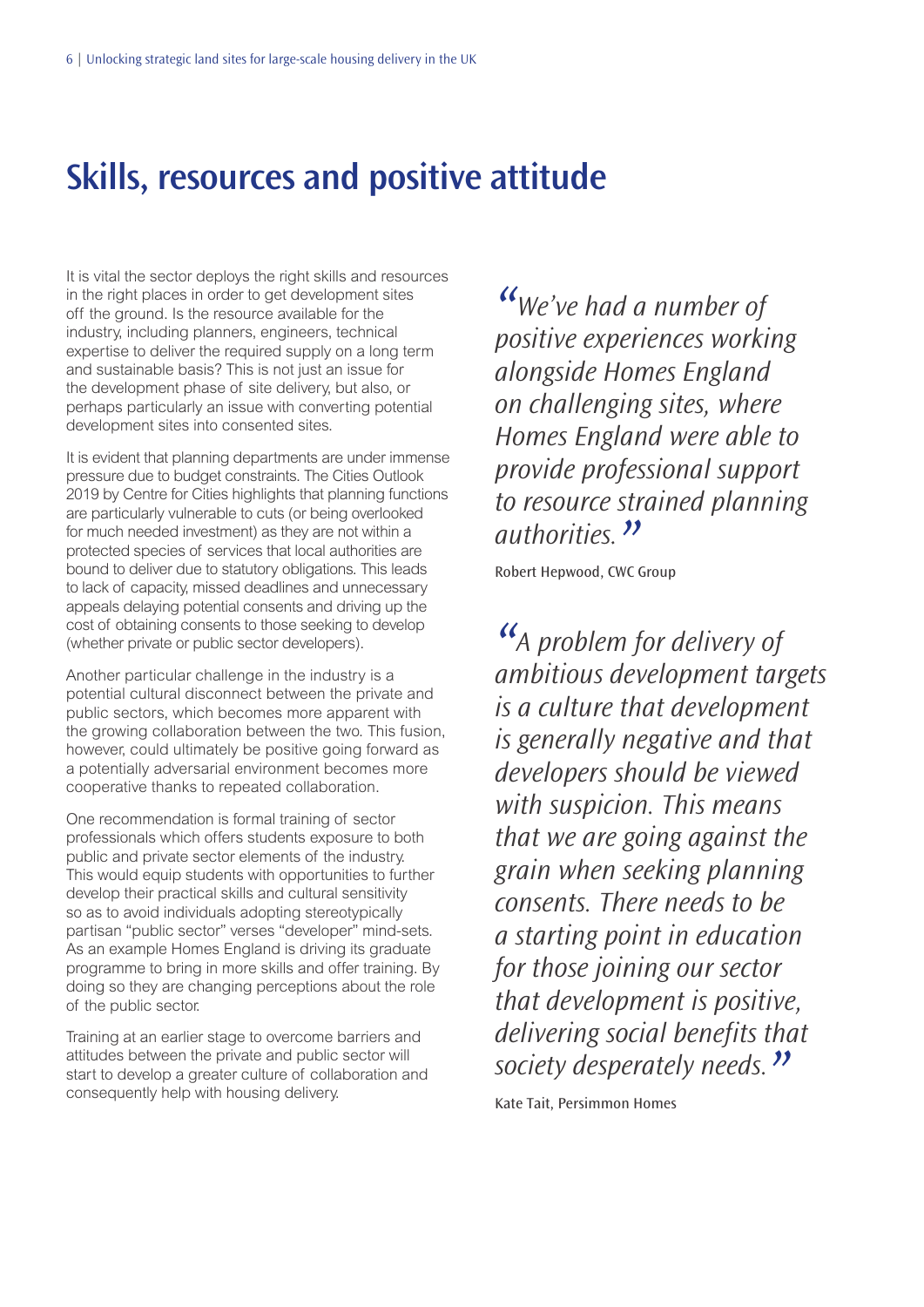## **Scale and market absorption**

The scale of sites and concern about market absorption can become a factor in slowing down the delivery of strategic land projects. The larger sites tend to attract the most attention, however, in order to deliver the government's target of building 300,000 new homes each year, we need to retain a focus on smaller projects, including those that can be delivered by smaller developers.

The government's focus on large scale sites is understandable, as delivery of a large scale project of this nature significantly contributes to a local authority's housing requirement. There are apparent efficiencies with this strategy. However, an interesting conclusion from a discussion on large scale strategic development was that smaller sites of, say 200 units, can be more viable than a single site for thousands of units. Typically large-scale developments require far more time to plan, significant upfront capital investment and will take far longer to gain permission. On balance it can be more "efficient" to deliver 1,000 homes via five distinct 200 unit schemes rather than attempt to deliver a single 1,000 unit project. Ultimately there can't be an either/or approach, and the sector needs to work to deliver a range of projects rather than veer too far one way or the other.

There should be far more recognition and appreciation that smaller sites are equally significant. In 1987, small and medium-sized housebuilders accounted for 71% of housing starts. By 2017, that proportion had shrunk to just 37%. The number of housebuilders classified as small and medium-sized enterprises fell from a high of 12,490 in 1988 to 1,839. The financial crisis generally wiped out this significant layer of the housebuilding sector. Recovery of the sector generally has not been reflected in the replacement of this layer with a new generation of small to medium sized developers. The Home Builders Federation estimates that even a return to the same number of housebuilders that existed before the financial crisis could boost national supply by 25,000 homes a year.

*"Big sites are the ones that we all notice and which get the headlines but there is a serious lack of market participants who can build them out. If we are going to get to a position of 300,000 new homes per year then the reality is that a more granular approach may well be necessary."*

Paul Campbell, Richborough Estates

*"We can have a unique role working as a facilitator to get redundant or underused land owned by public sector organisations developed. This is an exciting area for us to address acute housing need."*

Ken Glendinning, Homes England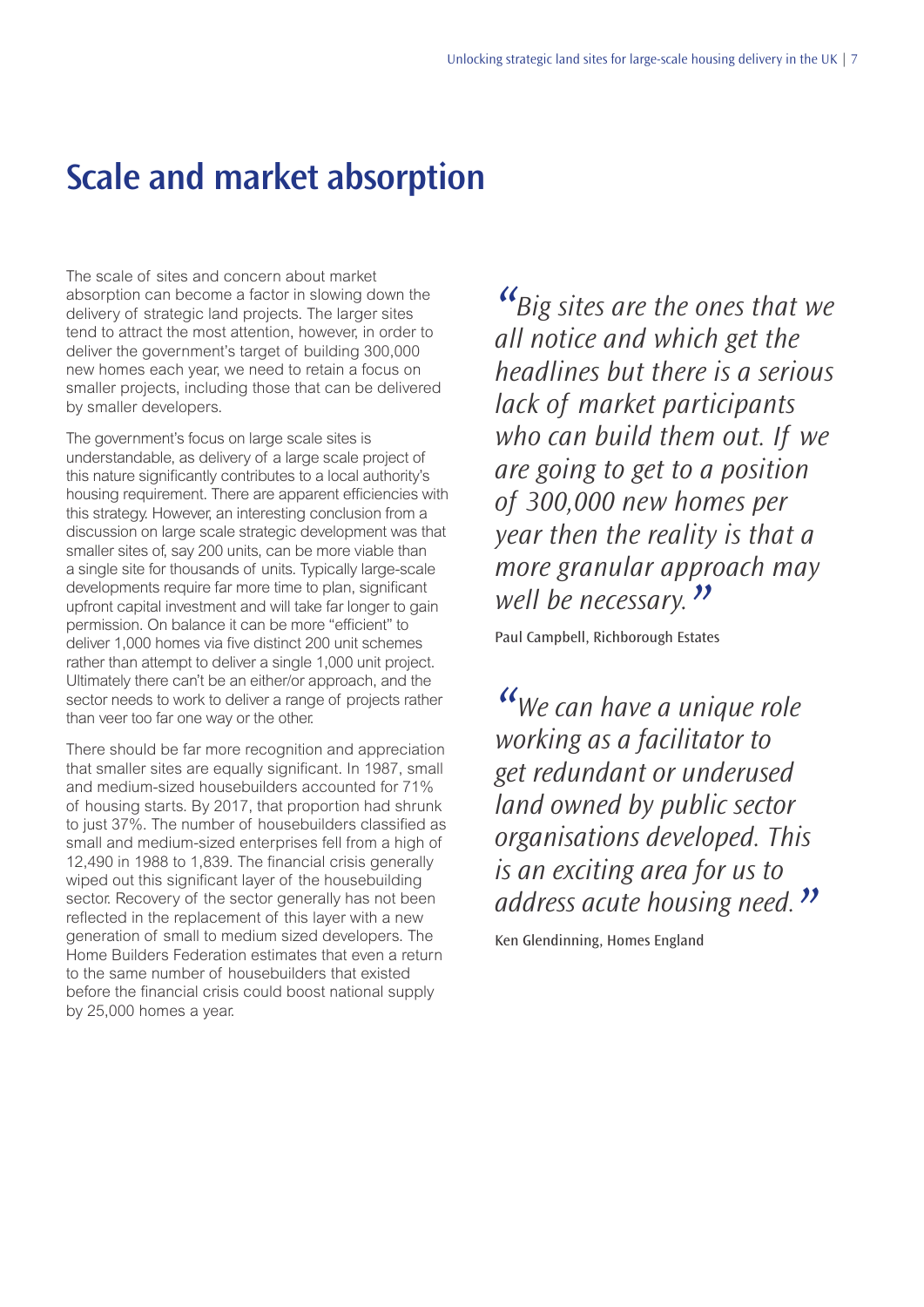# **Incentivising housing delivery**

Housing delivery is clearly one of the most important topics on the political agenda. The Letwin Review has identified the distinct gap in housing completions and the amount of land allocated for large-scale development. If we are to come close to building the 300,000 homes a year that the government believes we need, both long-term strategic land plans and local authorities have a significant role to play.

The government's current annual target for new housing does not take into account an accumulated shortfall over the years making 400,000-500,000 per year the requirement to meet current needs If this is to be remotely realistic, ambitious local development plans are needed. This includes increasing site allocations, pushing through sites in draft local plans and ensuring there is a sufficient five year land supply. However, there is significant contention surrounding large-scale promotion and development. This can be exacerbated by the political cycle which can interrupt the long term nature of the strategic plan process. As a result, there is a lack of accountability for failing to deliver on promised targets and the negative impact this has on housing provision. So how can we incentivise the delivery of housing?

There are considerable financial benefits for the local authorities in releasing land for development. Not only do they want to supply houses for members of their communities (and rates payers) but also to enhance regional infrastructure in the broadest sense stimulating economic growth and regeneration. There is also a growing interest in income generation from public sector estates. For this reason local authorities are now retaining strategic sites that previously may have been sold. Such sites are key to driving regeneration and creating the long-term income streams as well as meeting affordable housing needs that local councils are now prioritising above immediate capital returns from land sales.

Homes England has a pivotal role serving as a catalyst to housing delivery, and the public estate is also very important in this. Their role can range from providing expertise to facilitating construction with new technologies.

*"In my work with local authorities I've seen a major shift in focus toward the delivery of housing to as part of broader strategic regional economic growth priorities, including the industrial strategy. It is not as simplistic as filling in every spare field with homes."*

Chris Plumley, Trowers & Hamlins

*"I don't hear many people grumbling about new housing schemes in the pub or at the school gates. Most people accept that development is needed. But there can be a vociferous minority, usually driven by personal concerns about the value of their own properties. So courage and leadership is needed by politicians and chances are that this won't cost their seats afterall!"*

Paul Campbell, Richborough Estates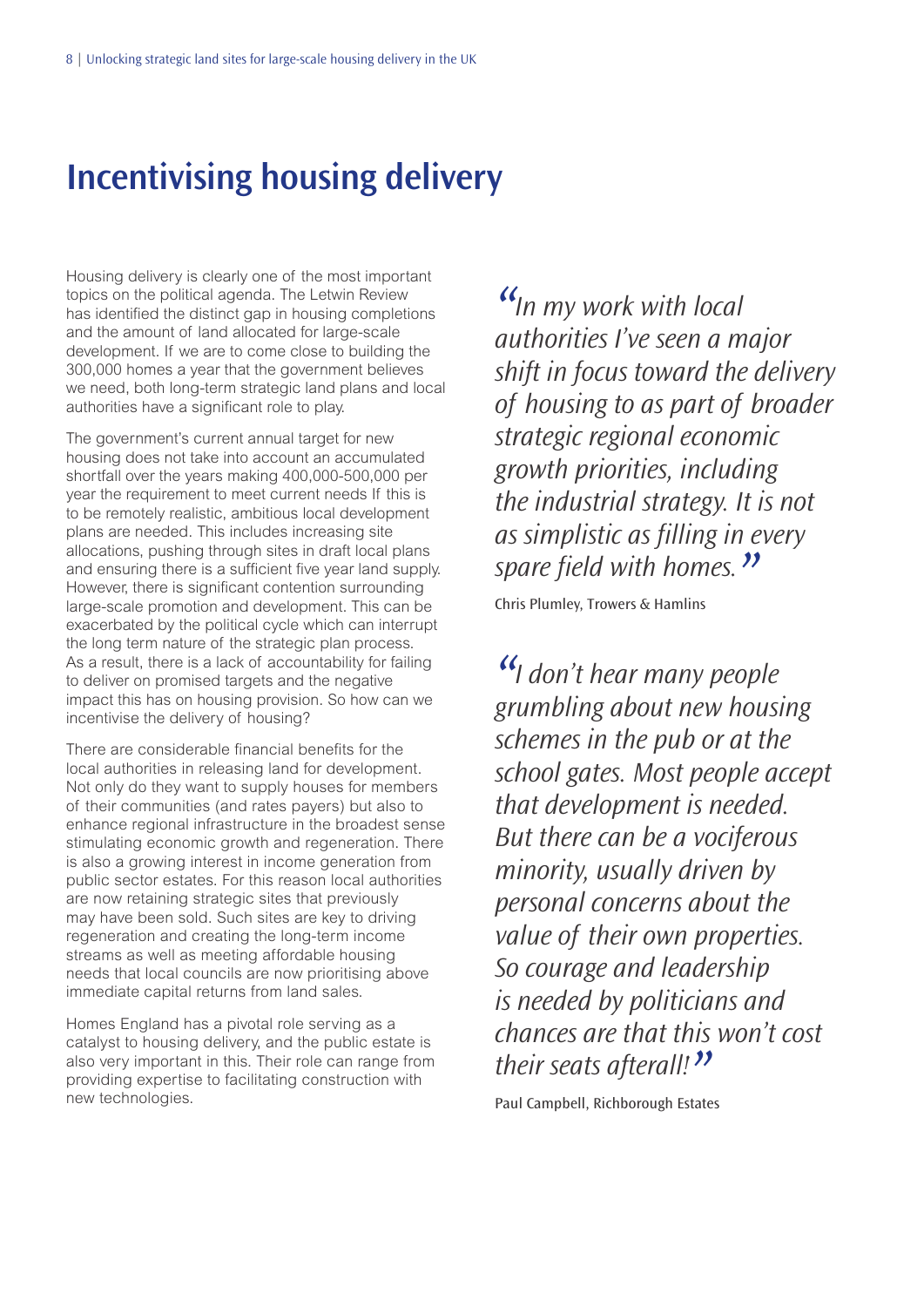